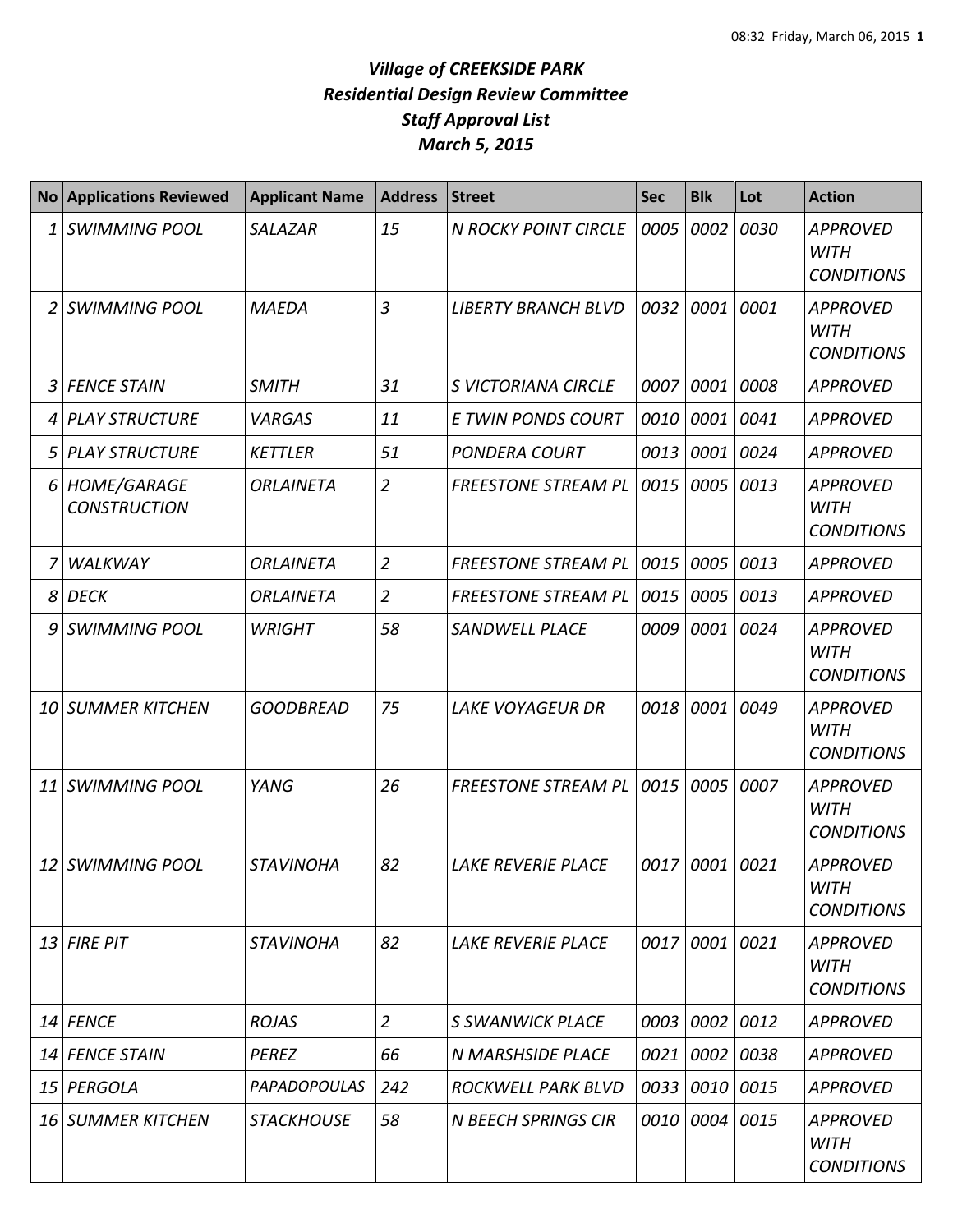| <b>No</b> | <b>Applications Reviewed</b>         | <b>Applicant Name</b> | <b>Address</b> | <b>Street</b>              | <b>Sec</b> | <b>Blk</b> | Lot  | <b>Action</b>                                       |
|-----------|--------------------------------------|-----------------------|----------------|----------------------------|------------|------------|------|-----------------------------------------------------|
| 17        | <b>SWIMMING POOL</b>                 | <b>MILLER</b>         | 26             | <b>VALERA RIDGE DRIVE</b>  | 0017       | 0001       | 0015 | <b>APPROVED</b><br><b>WITH</b><br><b>CONDITIONS</b> |
| 18        | <b>PATIO COVER</b>                   | <b>MILLER</b>         | 26             | <b>VALERA RIDGE DRIVE</b>  | 0017       | 0001       | 0015 | <b>APPROVED</b><br><b>WITH</b><br><b>CONDITIONS</b> |
| 19        | <b>POOL BATH</b>                     | <b>MILLER</b>         | 26             | <b>VALERA RIDGE DRIVE</b>  | 0017       | 0001       | 0015 | <b>APPROVED</b><br><b>WITH</b><br><b>CONDITIONS</b> |
| 20        | <b>SUMMER KITCHEN</b>                | <b>MILLER</b>         | 26             | <b>VALERA RIDGE DRIVE</b>  | 0017       | 0001       | 0015 | <b>APPROVED</b><br><b>WITH</b><br><b>CONDITIONS</b> |
| 21        | PATIO                                | <b>MEADOR</b>         | 47             | <b>BUTTERNUT GROVE PL</b>  | 0004       | 0001       | 0021 | <b>APPROVED</b>                                     |
| 22        | PATIO                                | <b>FRANKENFIELD</b>   | 54             | <b>W WOLF CABIN CIRCLE</b> | 0014       | 0005       | 0020 | <b>APPROVED</b>                                     |
| 23        | PERGOLA                              | <b>CETOVICH</b>       | 14             | <b>WAINING MOON DRIVE</b>  | 0030       | 0001       | 0007 | <b>APPROVED</b><br><b>WITH</b><br><b>CONDITIONS</b> |
| 24        | <b>SUMMER KITCHEN</b>                | <b>CETOVICH</b>       | 14             | WAINING MOON DRIVE 0030    |            | 0001       | 0007 | <b>APPROVED</b><br><b>WITH</b><br><b>CONDITIONS</b> |
| 25        | <b>PATIO</b>                         | <b>CETOVICH</b>       | 14             | WAINING MOON DRIVE 0030    |            | 0001       | 0007 | <b>APPROVED</b>                                     |
| 26        | <b>SWIMMING POOL</b>                 | <b>HERMANN</b>        | 34             | N SHIMMERING ASPEN         | 0019       | 0002       | 0003 | <b>APPROVED</b><br><b>WITH</b><br><b>CONDITIONS</b> |
| 27        | PERGOLA                              | <b>HERMANN</b>        | 34             | N SHIMMERING ASPEN         |            | 0019 0002  | 0003 | <b>APPROVED</b>                                     |
| 28 I      | <b>DRIVEWAY BORDER</b>               | <b>LINK</b>           | 26             | <b>BEACONS LIGHT PLACE</b> |            | 0019 0001  | 0027 | <b>APPROVED</b><br><b>WITH</b><br><b>CONDITIONS</b> |
| 29        | <b>STORAGE SHED</b>                  | <b>LINK</b>           | 26             | <b>BEACONS LIGHT PLACE</b> |            | 0019 0001  | 0027 | <b>APPROVED</b><br><b>WITH</b><br><b>CONDITIONS</b> |
| 30        | <b>COLOR CHANGE</b>                  | <b>BOYD</b>           | $\overline{7}$ | <b>DRIFTDALE PLACE</b>     | 0004       | 0001 0017  |      | <b>APPROVED</b>                                     |
| 31        | <b>EXTERIOR</b><br><b>REMODELING</b> | <b>BOYD</b>           | 7              | <b>DRIFTDALE PLACE</b>     | 0004       | 0001       | 0017 | <b>APPROVED</b>                                     |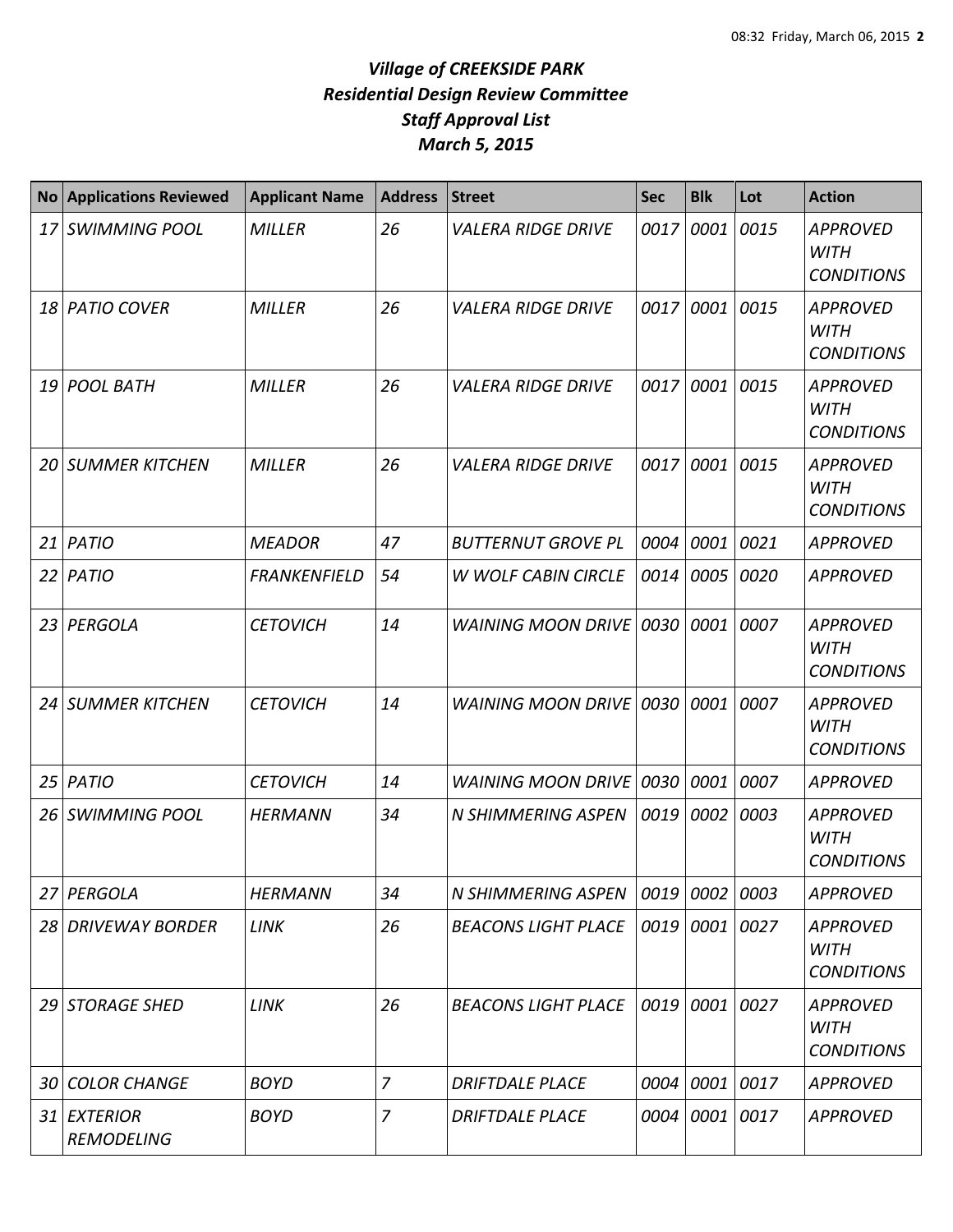| No <sub>1</sub> | <b>Applications Reviewed</b> | <b>Applicant Name</b> | <b>Address</b> | <b>Street</b>               | <b>Sec</b> | <b>Blk</b>     | Lot  | <b>Action</b>                                       |
|-----------------|------------------------------|-----------------------|----------------|-----------------------------|------------|----------------|------|-----------------------------------------------------|
| 32 <sub>1</sub> | <b>SWIMMING POOL</b>         | <b>LEE</b>            | 178            | <b>ROCKWELL PARK DRIVE</b>  | 0032       | 0005           | 0001 | <b>APPROVED</b><br><b>WITH</b><br><b>CONDITIONS</b> |
|                 | 33 SWIMMING POOL             | <b>ARAOZ</b>          | 178            | <b>PINTO POINT PLACE</b>    | 0012       | 0001           | 0083 | <b>APPROVED</b><br><b>WITH</b><br><b>CONDITIONS</b> |
|                 | 34 SWIMMING POOL             | <b>RUSKIN</b>         | 18             | <b>RANCHERS TRAIL</b>       | 0024       | 0001           | 0029 | <b>APPROVED</b><br><b>WITH</b><br><b>CONDITIONS</b> |
| 35 <sub>l</sub> | PERGOLA                      | <b>REICHARDT</b>      | 11             | <b>HEARTHWICK ROAK</b>      | 0002       | 0001           | 0017 | <b>APPROVED</b>                                     |
| 36              | PATIO                        | REICHARDT             | 11             | <b>HEARTHWICK ROAK</b>      | 0002       | 0001           | 0017 | <b>APPROVED</b>                                     |
|                 | <b>37 SUMMER KITCHEN</b>     | <b>BORDELON</b>       | 19             | <b>CORBEL POINT WAY</b>     | 0016       | 0002           | 0005 | <b>APPROVED</b><br><b>WITH</b><br><b>CONDITIONS</b> |
|                 | 38 FOUNTAIN                  | <b>BORDELON</b>       | 19             | <b>CORBEL POINT WAY</b>     | 0016       | 0002           | 0005 | <b>APPROVED</b><br><b>WITH</b><br><b>CONDITIONS</b> |
| 39 <sup>1</sup> | <b>PATIO</b>                 | <b>BORDELON</b>       | 19             | <b>CORBEL POINT WAY</b>     | 0016       | 0002           | 0005 | <b>APPROVED</b>                                     |
| 40 I            | <b>PLAY STRUCTURE</b>        | <b>TRACKWELL</b>      | 6              | <b>GARDEN PATH PLACE</b>    | 0009       | 0001           | 0005 | <b>APPROVED</b>                                     |
| 41              | <b>SWIM SPA</b>              | <b>EVANKO</b>         | 63             | <b>OVERLAND HEATH DR</b>    | 0018       | 0004           | 0016 | <b>APPROVED</b><br><b>WITH</b><br><b>CONDITIONS</b> |
| 42              | <b>PATIO</b>                 | <b>EVANKO</b>         | 63             | <b>OVERLAND HEATH DR</b>    | 0018       | 0004           | 0016 | <b>APPROVED</b>                                     |
|                 | 43 TREE REMOVAL              | <b>HARRIS</b>         | 11             | <b>QUIET YEARLING PLACE</b> |            | 0001 0001      | 0015 | <b>APPROVED</b>                                     |
|                 | 44 SWIMMING POOL             | <b>MURRAY</b>         | 30             | <b>JASPERS PLACE</b>        |            | 0027 0001 0017 |      | <b>APPROVED</b><br><b>WITH</b><br><b>CONDITIONS</b> |
|                 | 45 PATIO COVER               | <b>BEAL</b>           | 6              | <b>SPINCASTER DRIVE</b>     |            | 0030 0001      | 0029 | <b>APPROVED</b><br><b>WITH</b><br><b>CONDITIONS</b> |
|                 | 46 FIREPLACE                 | <b>BEAL</b>           | 6              | <b>SPINCASTER DRIVE</b>     |            | 0030 0001 0029 |      | <b>APPROVED</b><br><b>WITH</b><br><b>CONDITIONS</b> |
|                 | 47 SUMMER KITCHEN            | <b>BEAL</b>           | 6              | <b>SPINCASTER DRIVE</b>     |            | 0030 0001      | 0029 | <b>APPROVED</b><br><b>WITH</b><br><b>CONDITIONS</b> |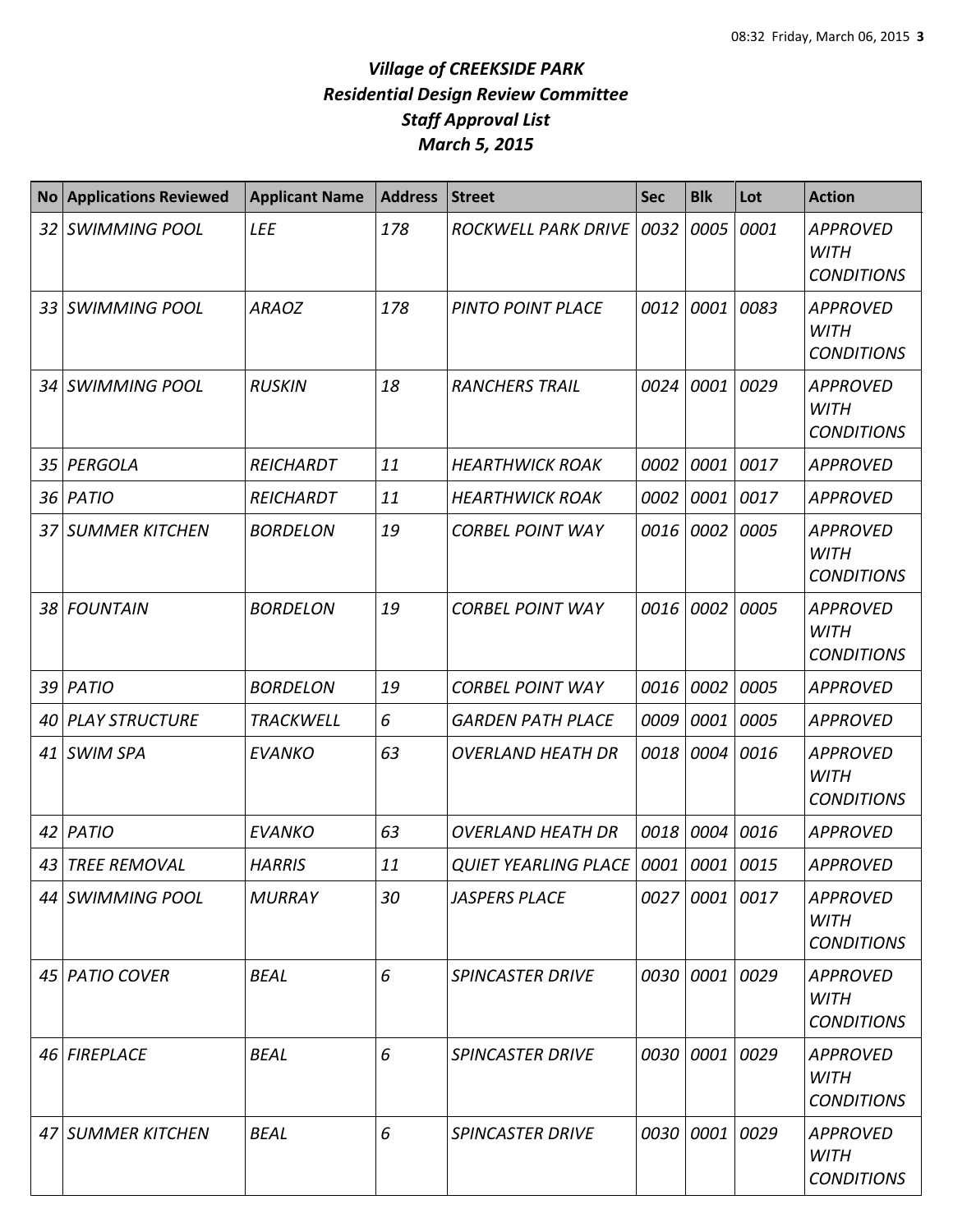| <b>No</b> | <b>Applications Reviewed</b> | <b>Applicant Name</b> | <b>Address</b> | <b>Street</b>            | <b>Sec</b> | <b>Blk</b>     | Lot   | <b>Action</b>                                       |
|-----------|------------------------------|-----------------------|----------------|--------------------------|------------|----------------|-------|-----------------------------------------------------|
| 48        | <b>DOG RUN</b>               | <b>SCHULTZ</b>        | 22             | <b>STAR IRIS PLACE</b>   | 0014       | 0001           | 0031  | <b>APPROVED</b><br><b>WITH</b><br><b>CONDITIONS</b> |
| 49        | <b>FIRE PIT</b>              | <b>SCHULTZ</b>        | 22             | <b>STAR IRIS PLACE</b>   | 0014       | 0001           | 0031  | <b>APPROVED</b><br><b>WITH</b><br><b>CONDITIONS</b> |
| 50        | PATIO                        | <b>SCHULTZ</b>        | 22             | <b>STAR IRIS PLACE</b>   | 0014       | 0001           | 0031  | <b>APPROVED</b>                                     |
| 51        | <b>PATIO COVER</b>           | <b>COSBY</b>          | 14             | <b>W CANYON WREN CIR</b> | 0013       | 0002           | 0001  | <b>APPROVED</b><br><b>WITH</b><br><b>CONDITIONS</b> |
| 52        | PATIO                        | <b>COSBY</b>          | 14             | <b>W CANYON WREN CIR</b> | 0013       | 0002           | 0001  | <b>APPROVED</b>                                     |
| 53        | <b>SWIMMING POOL</b>         | <b>CRAWFORD</b>       | 10             | <b>TIOGA PLACE</b>       | 0007       | 0001           | 0017  | <b>APPROVED</b><br><b>WITH</b><br><b>CONDITIONS</b> |
|           | 54 PLAY STRUCTURE            | <b>CONCEPCION</b>     | 30             | <b>CANOE BEND COURT</b>  | 0024       | 0001           | 0035  | <b>APPROVED</b>                                     |
| 55        | <b>SWIMMING POOL</b>         | <b>CARLTON</b>        | $\overline{z}$ | <b>CORONET RIDGE CT</b>  | 0015       | 0002           | 0030  | <b>APPROVED</b><br><b>WITH</b><br><b>CONDITIONS</b> |
| 56        | <b>PATIO COVER</b>           | <b>CARLTON</b>        | $\overline{7}$ | <b>CORONET RIDGE CT</b>  | 0015       | 0002           | 0030  | <b>APPROVED</b><br><b>WITH</b><br><b>CONDITIONS</b> |
| 57        | <b>SUMMER KITCHEN</b>        | <b>CARLTON</b>        | 7              | <b>CORONET RIDGE CT</b>  | 0015       | 0002           | 0030  | <b>APPROVED</b><br><b>WITH</b><br><b>CONDITIONS</b> |
|           | 58 FIRE PIT                  | <b>CARLTON</b>        | $\overline{7}$ | <b>CORONET RIDGE CT</b>  |            | 0015 0002 0030 |       | <b>APPROVED</b><br><b>WITH</b><br><b>CONDITIONS</b> |
|           | $59$ $BAR$                   | <b>CARLTON</b>        | $\overline{z}$ | <b>CORONET RIDGE CT</b>  |            | 0015 0002      | 0030  | <b>APPROVED</b>                                     |
|           | 60 SWIMMING POOL             | <b>SHIRREFFS</b>      | 6982           | LAKE PALOMA TRAIL        |            | 0010 0001      | 0012R | <b>APPROVED</b><br><b>WITH</b><br><b>CONDITIONS</b> |
|           | $61$ FIRE PIT                | <b>SHIRREFFS</b>      | 6982           | <b>LAKE PALOMA TRAIL</b> |            | 0010 0001      | 0012R | <b>APPROVED</b><br><b>WITH</b><br><b>CONDITIONS</b> |